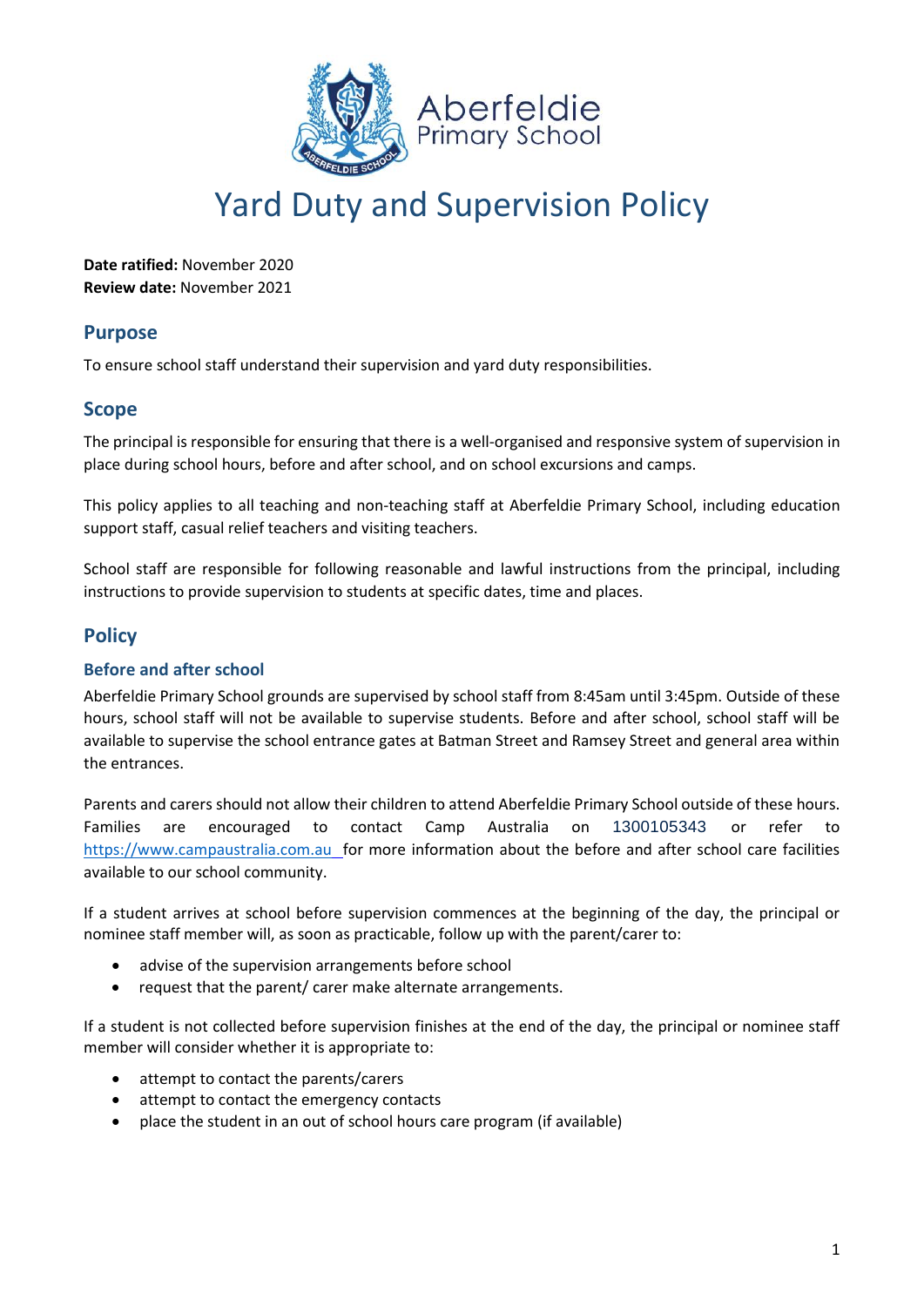• contact Victoria Police and/or the Department of Health and Human Services (Child Protection) to arrange for the supervision, care and protection of the student.

School staff who are rostered on for before or after school supervision must follow the processes outlined below.

### **Yard duty**

All staff at Aberfeldie PS are expected to assist with yard duty supervision and will be included in the weekly roster.

The Assistant Principal is responsible for preparing and communicating the yard duty roster on a regular basis. At Aberfeldie Primary School, school staff will be designated a specific yard duty area to supervise.

The designated yard duty areas for our school as of June 2020.

| Zone               | Area                                                              |
|--------------------|-------------------------------------------------------------------|
| Green/Oval         | Oval/cricket nets & some grassed areas                            |
| Purple             | Asphalt area including basketball rings & a playground.           |
| Orange/Playgrounds | Prep – 2 & 3-6 playgrounds, some asphalt area and Court #1,2,3,4. |
| Sensory Garden     | Quiet space near Art room & outside toilets                       |



School staff must wear a provided safety/hi-vis vest whilst on yard duty. Safety/hi-vis vests will be stored in the staffroom for Casual Relief Teachers. Aberfeldie Primary School staff will have their own individual vest.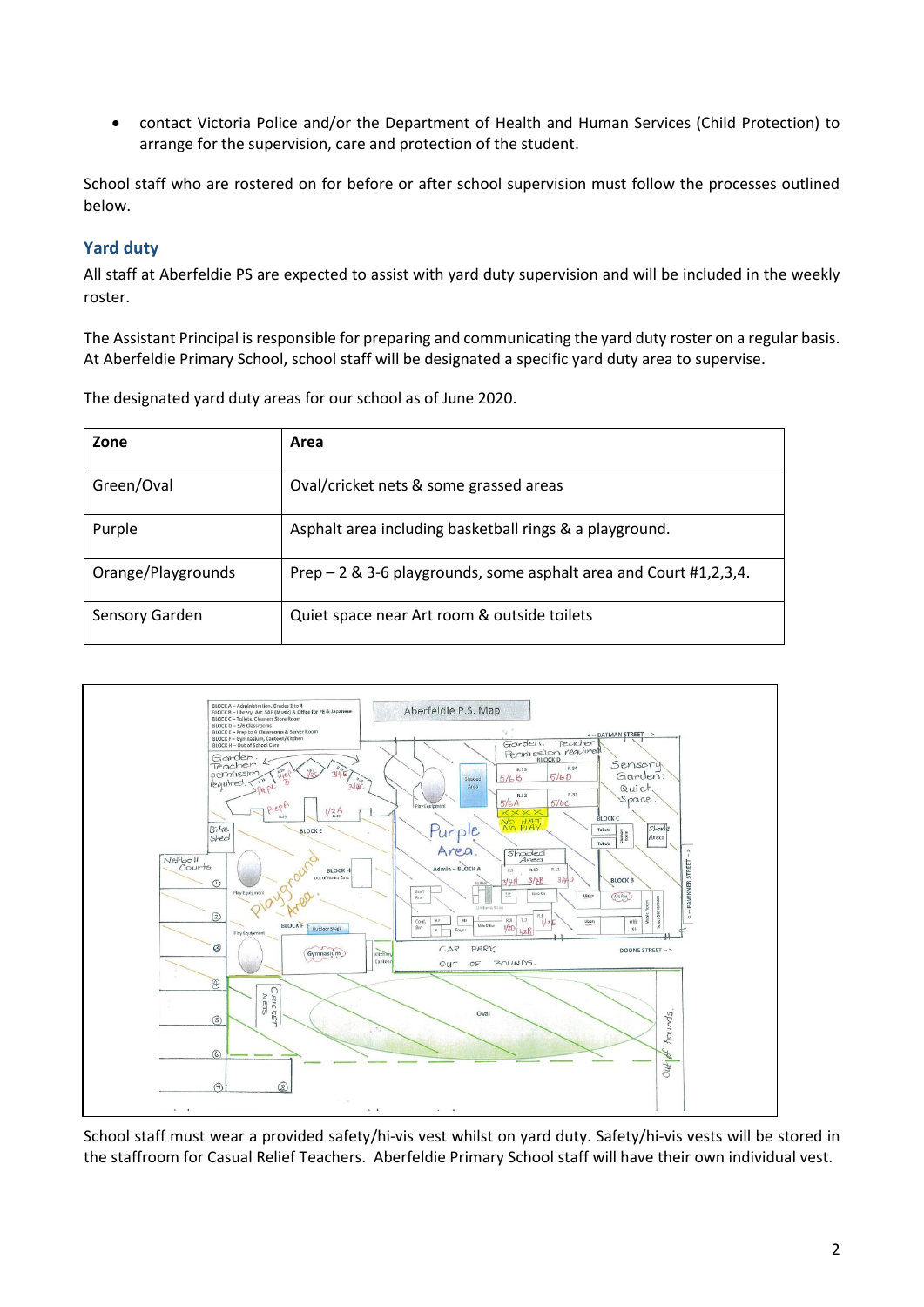Staff who are rostered for yard duty must remain in the designated area until they are replaced by a relieving teacher.

During yard duty, supervising staff must:

- methodically move around the designated zone. Each staff member must be in continuous movement around the space being supervised and ensure all students are playing positively, appropriately and safely. Staff are to be vigilant in observing student movement around the school.
- be alert and vigilant
- intervene immediately if potentially dangerous or inappropriate behaviour is observed in the yard
- enforce behavioural standards and implement appropriate consequences for breaches of safety rules, in accordance with any relevant disciplinary measures set out in our *Student Engagement and Wellbeing* Policy. Casual Relief Teachers (CRTs) will have information on the Yard Duty folders to assist with the school's safety/disciplinary measures.
- ensure that students who require first aid assistance receive it as soon as practicable
- log any incidents or near misses as appropriate; either through Compass or in the Yard duty Folders.
- if being relieved of their yard duty shift by another staff member (for example, where the shift is 'split' into 2 consecutive time periods), ensure that a brief but adequate verbal 'handover' is given to the next staff member in relation to any issues which may have arisen during the first shift.

If the supervising staff member is unable to conduct yard duty at the designated time, they should contact the Assistant Principal with as much notice as possible prior to the relevant yard duty shift to ensure that alternative arrangements are made.

If the supervising staff member needs to leave yard duty during the allocated time, they should contact the Assistant Principal, or the office, but should not leave the designated area until the relieving staff member has arrived in the designated area.

If a relieving or next staff member does not arrive for yard duty, the staff member currently on duty should send a message to the office and/or call Assistant Principal, and not leave the designated area until a replacement staff member has arrived.

Should students require assistance during recess or lunchtime, they are encouraged to speak to the supervising yard duty staff member.

#### **Classroom**

The classroom teacher is responsible for the supervision of all students in their care during class.

If a teacher needs to leave the classroom unattended at any time during a lesson, they should first contact the office or teacher in the classroom next door (whichever is the most appropriate in the circumstances) for assistance. The teacher should then wait until another staff member has arrived at the classroom to supervise the class prior to leaving.

#### **School activities, camps and excursions**

The principal and leadership team are responsible for ensuring that students are appropriately supervised during all school activities, camps and excursions, including when external providers are engaged to conduct part or all of the activities. Appropriate supervision will be planned for special school activities, camps and excursions on an individual basis, depending on the activities to be undertaken and the level of potential risk involved.